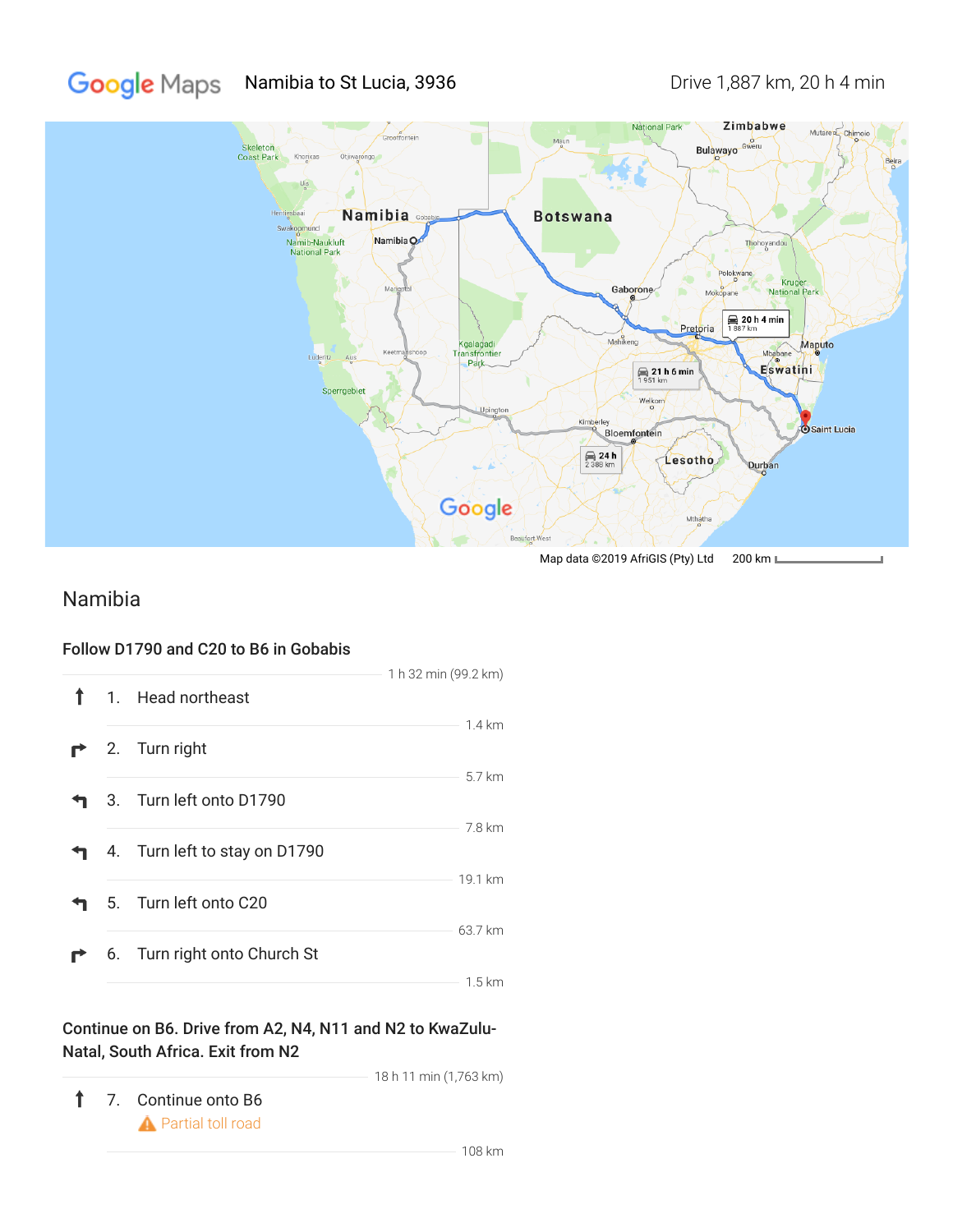|   | 8.  | B6 turns left and becomes A2<br><b>A</b> Entering Botswana                                                                      |                    |
|---|-----|---------------------------------------------------------------------------------------------------------------------------------|--------------------|
| Ť | 9.  | Continue straight to stay on A2<br><b>A</b> Partial toll road                                                                   | 100 m              |
|   | 10. | Turn right to stay on A2                                                                                                        | 164 km<br>463 km   |
|   | 11. | At the roundabout, take the 2nd exit and stay on<br>A2                                                                          |                    |
|   | 12. | Turn left onto A10                                                                                                              | 72.6 km            |
|   | 13. | At the roundabout, take the 2nd exit                                                                                            | 6.9 km             |
| Ť | 14. | Continue onto A2                                                                                                                | 15.4 km<br>36.5 km |
|   | 15. | At the roundabout, take the 2nd exit and stay on<br>A2                                                                          |                    |
|   | 16. | Turn right<br><b>A</b> Entering South Africa                                                                                    | 10.0 km            |
| ↑ | 17. | Continue onto N4<br><b>A</b> Partial toll road                                                                                  | 900 m              |
|   | 18. | Use any lane to merge onto N1/N4 toward<br>Johnannesburg/Pretoria/Witbank<br><b>Continue to follow N1</b><br><b>A</b> Toll road | 288 km             |
|   | 19. | Use the left 2 lanes to take exit 145 to merge<br>onto N4 toward Witbank<br><b>A</b> Toll road                                  | 11.8 km            |
|   | 20. | Keep right to stay on N4<br><b>A</b> Toll road                                                                                  | 7.0 km             |
| ѫ | 21. | Use the left lane to take the ramp to N11                                                                                       | 124 km             |
|   | 22. | Turn right onto N11                                                                                                             | 550 m              |
|   | 23. | Turn left onto Fourie St/N17                                                                                                    | 92.1 km            |
|   |     |                                                                                                                                 | 550 m              |